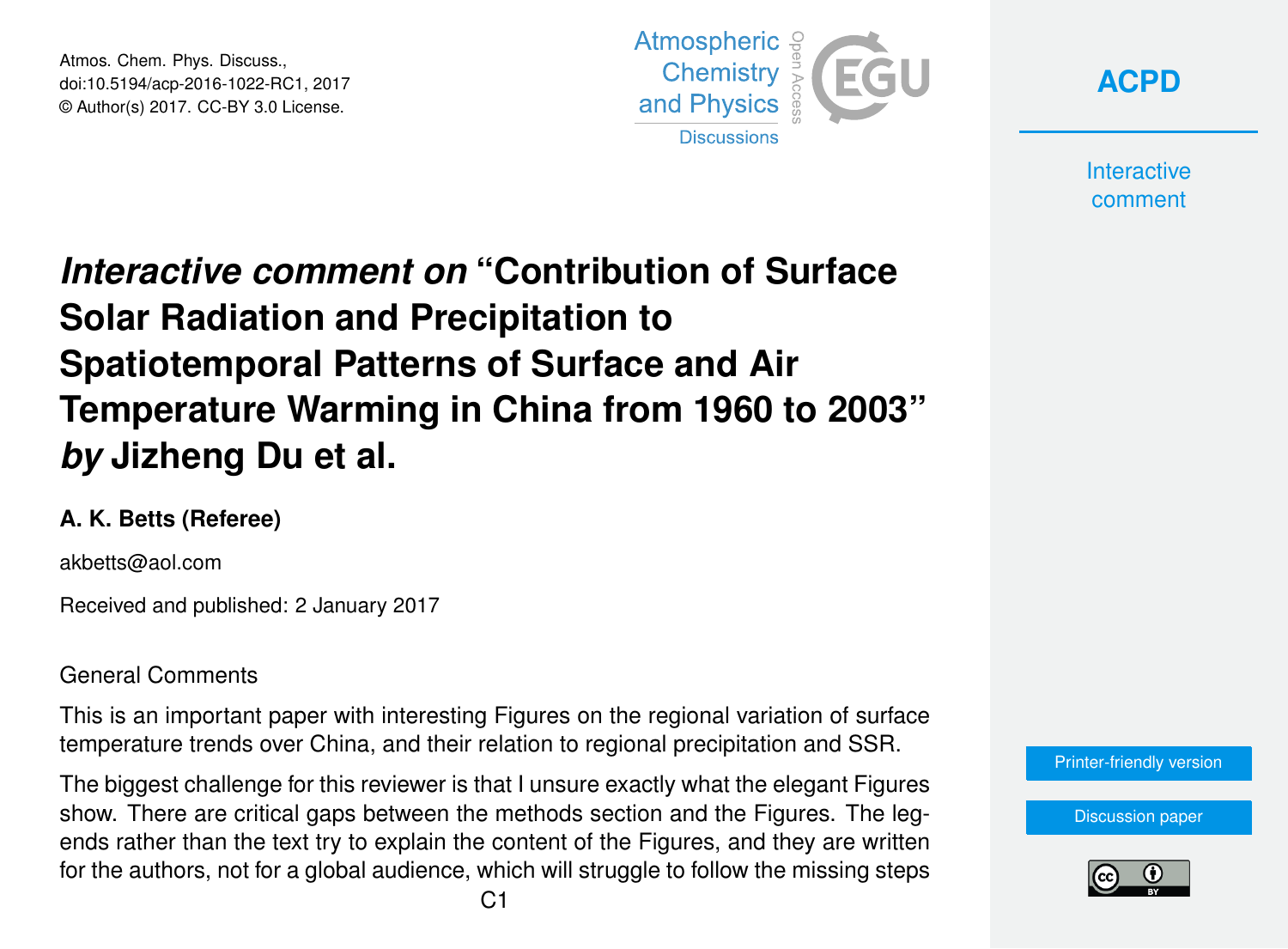in the logic. The reader cannot connect the symbols in Methods to the symbols in the Figures, and the description of the Figures.

Technical details

Methods uses Traw and Tadjusted and monthly anomalies, as well as 'Z' for a regression fit to monthly anomalies of T. Do all the graphs show anomalies? Which ones show Tadjusted? Which ones show regression fits Z?

Eq (1), 2 and 5 are just textbook definitions, which are poorly defined for this specific analysis. They use 'a' and 'b' as symbols for different coefficients in 1, 2 and 5. The values for these (a, b) in this analysis may appear in later figures, but the reader has to guess how they were actually computed. Which Figs show which coefficients or adjusted variables is unclear, because they are largely labeled the same: eg Ts-max or Ta-min, or just 'PC'.

Relabel PCa, PCb, PCc, PCd etc with a clear connection to a numbered equation coefficient. Use the same specific language to describe the coefficient in both methods and text introducing the Figure.

Consider adding a simple label to distinguish Tadjusted from T in the Figures.

L177-180 Comment that the number of sunshine duration stations (105 in Wang et al. 2015a) is still small compared with the Ta data. How well are they distributed in western China?

L242 What are the coefficients a and b; and their uncertainties? Cross-reference where you show these. When you reach Figs 5 and 6, it is unclear how they relate to Eq (2)

L245 There are no equations 3 and 4.

L251 And Figs 2 and 3. Are these Traw or Tadjusted?

Section 3.1.1 and Table 1 All these results are presented as mean trends with no estimate of uncertainty. Add some error estimates.

**[ACPD](http://www.atmos-chem-phys-discuss.net/)**

**Interactive** comment

[Printer-friendly version](http://www.atmos-chem-phys-discuss.net/acp-2016-1022/acp-2016-1022-RC1-print.pdf)

[Discussion paper](http://www.atmos-chem-phys-discuss.net/acp-2016-1022)